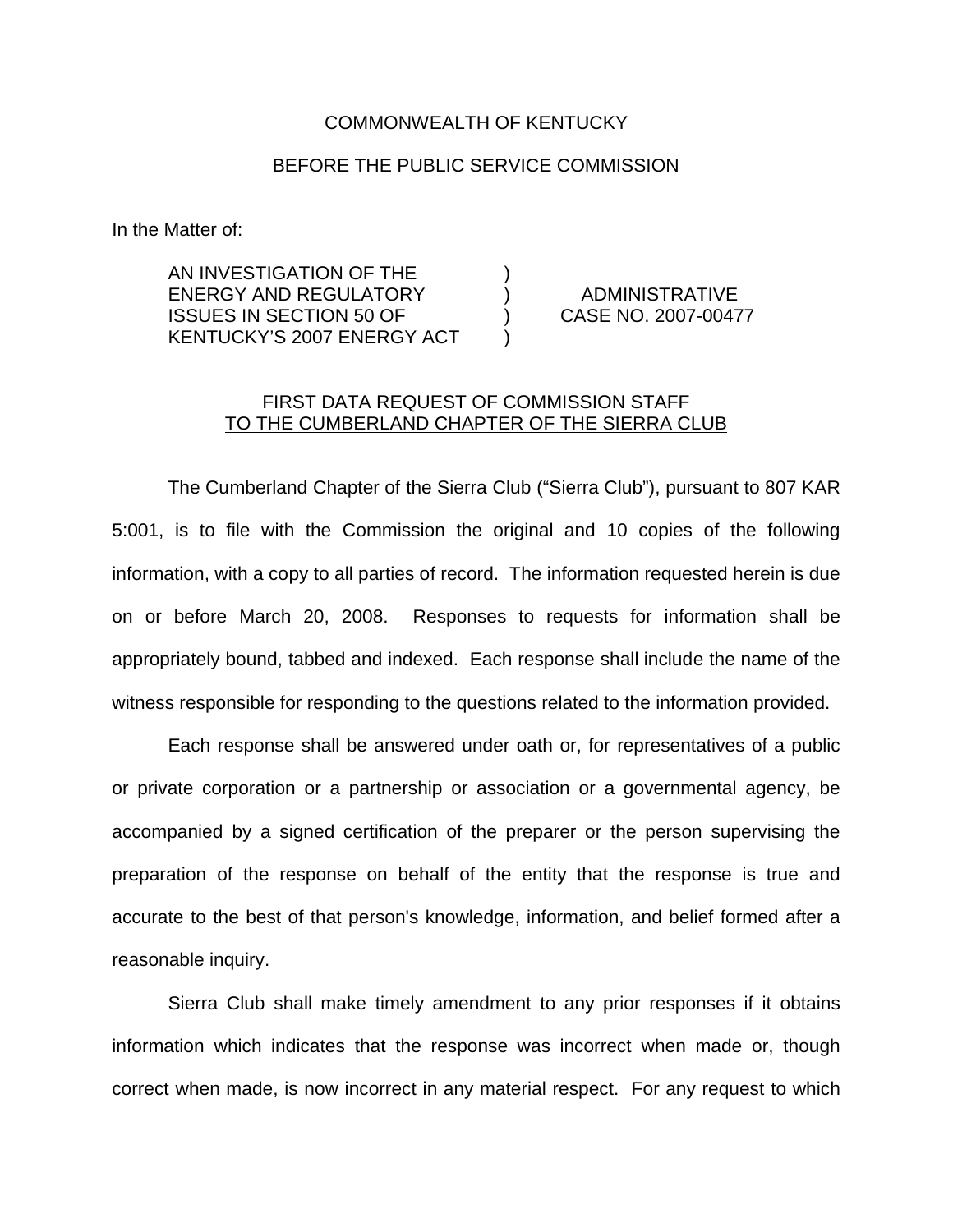Sierra Club fails or refuses to furnish all or part of the requested information, it shall provide a written explanation of the specific grounds for its failure to completely and precisely respond.

Careful attention shall be given to copied material to ensure that it is legible. When the requested information has been previously provided in this proceeding in the requested format, reference may be made to the specific location of that information in responding to this request.

1. Refer to pages 2-3 of the Direct Testimony of Wallace McMullen ("McMullen Testimony"). Provide the Abt Associates study quoted on page 2 of the testimony, as well as the Clean Air Task Force study referred to in footnote 3 on page 3.

2. Refer to the McMullen Testimony, page 25, lines 13-17. Provide the document titled, "The Carbon Principles."

3. Provide the Synapse study referenced on pages 25-26 of the McMullen Testimony and cited in footnote 66.

4. Refer to the McMullen Testimony, page 30, lines 19-21. Provide a list of each state regulatory commission that requires electric utilities to recognize externalities as part of an integrated resource plan or to justify a certificate of need to construct new generation.

a. For each such commission, identify the externality that is required to be recognized and the cost assigned to each environmental or public health item.

b. Identify the state statute or provide the commission decision orders requiring electric utilities to recognize such externalities.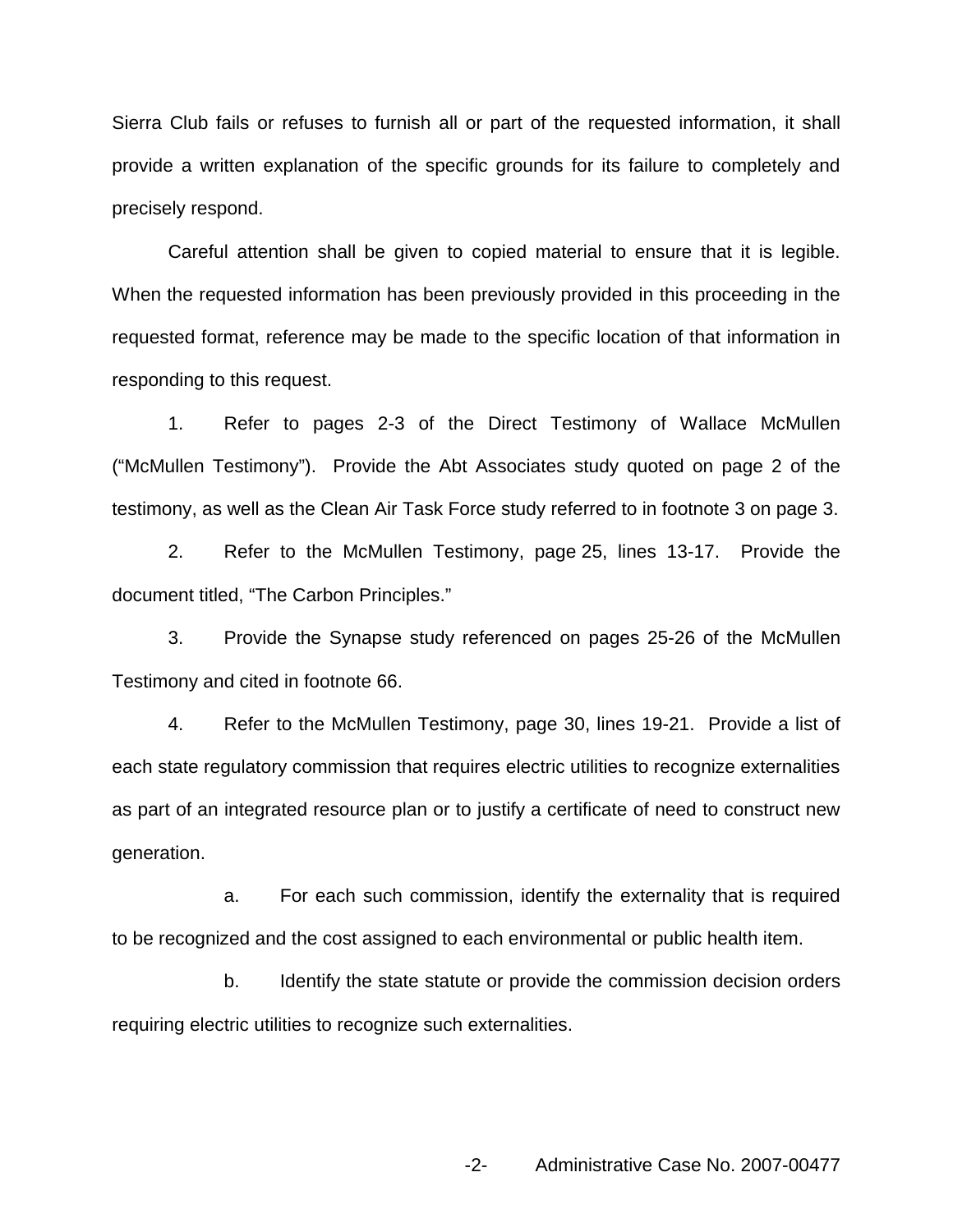5. Refer to pages 3-5 of the Direct Testimony of Andy McDonald ("McDonald Testimony") concerning carbon emissions, the costs of controlling them, and the impact of such costs on utility rates. Provide any data or evidence in the Sierra Club's possession which reflects, in any way, the estimated future impacts of carbon emissions on Kentucky electric utilities jurisdictional to the Commission. Include a narrative description of any studies, schedules, spreadsheets, or workpapers that may be included in the response.

6. Refer to page 6 of the McDonald Testimony, specifically, the quote beginning on line 18. There is no closing quotation mark prior to the opening quotation mark for the paragraph beginning on line 9 of page 7 of the testimony. Clarify whether the entire text from line 18, page 6 to line 8, page 7 is a quote from the document cited in footnote 3 on page 7.

7. Refer to footnote 3 on page 7 of the McDonald Testimony. Provide the document "Portfolio of Energy Efficiency and Renewable Energy Options for East Kentucky Power Cooperative" by Susan Zinga and Andy McDonald, along with a biography on Susan Zinga.

8. Refer to page 7, lines 17 to 19, of the McDonald Testimony, the two sentences which read, "One commonly hears that Kentucky has poor wind resources, with the exception of the mountaintops in Eastern Kentucky. While this may generally be true, those mountains may offer a substantial number of viable wind energy sites."

a. Explain in detail the basis for Mr. McDonald's belief that the mountains of eastern Kentucky "may offer a substantial number of viable wind energy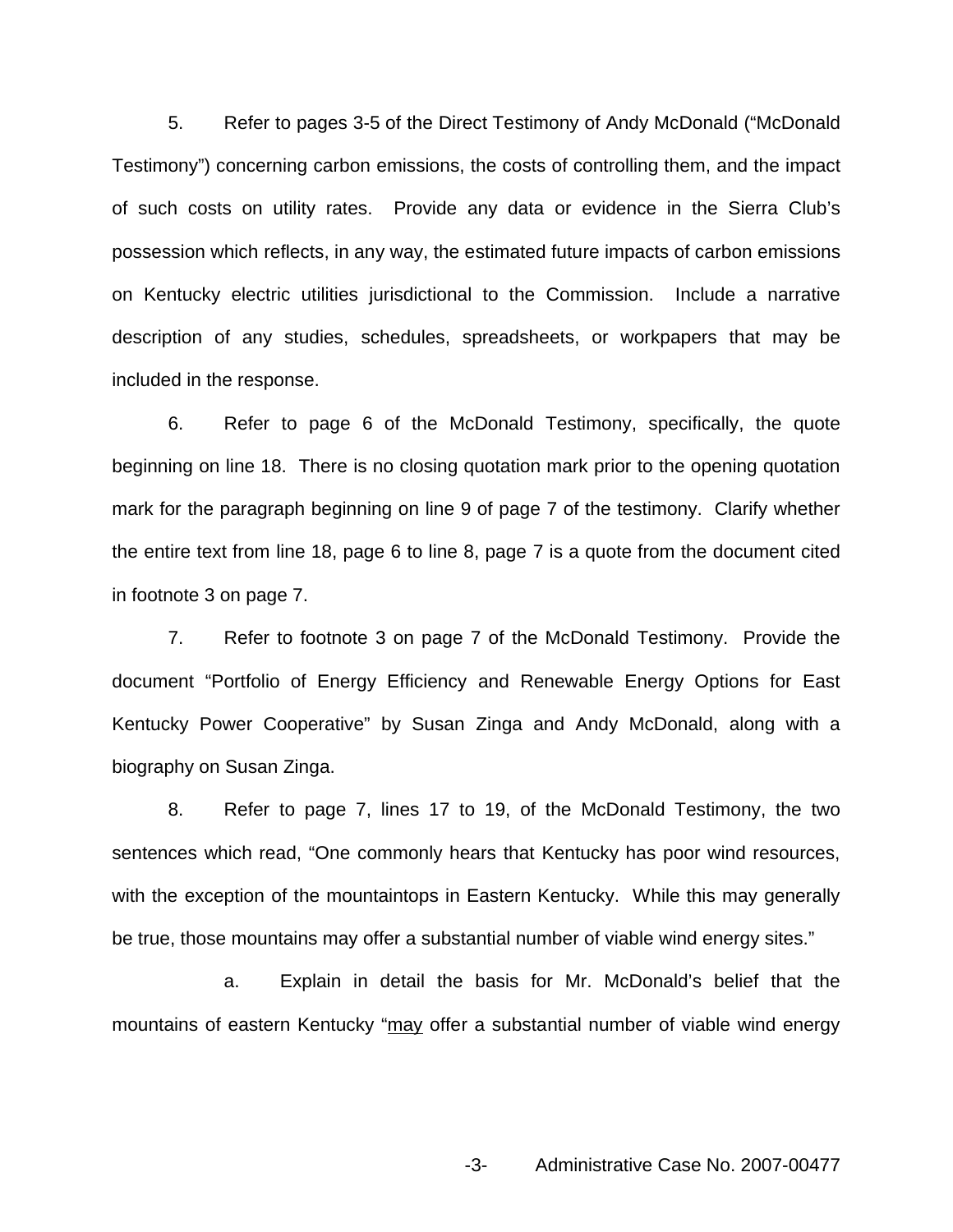sites," (emphasis added) and provide copies of all reports and analyses that support this belief.

b. Is the amount and frequency of wind the sole criteria for determining whether a wind energy site is viable, or are additional criteria, such as the proximity of transmission lines and the cost effectiveness of the project, considered in determining viability? Explain the response.

c. Does Mr. McDonald know of any way to scientifically test for the possibility that a certain site could reliably produce wind energy? Explain the answer.

9. Refer to the McDonald Testimony at page 7. Mr. McDonald states that wind projects could be developed in other states, as many other utilities have done.

a. Identify the utilities that have a retail service area and have developed wind projects in states that do not encompass any of their service territory. For each such utility, identify the site of each out-of-state wind project.

b. If East Kentucky Power Cooperative, Inc. were to develop such wind projects outside of Kentucky, what steps would it have to take to deliver that power to its member cooperatives?

10. Refer to page 8 of the McDonald Testimony, specifically the quote on lines 9-17 and the footnotes to the quote.

a. Provide the work product/report/document provided by Soft Energy Associates which, according to footnote 4, was relied upon to develop the information preceding the last sentence in the quote.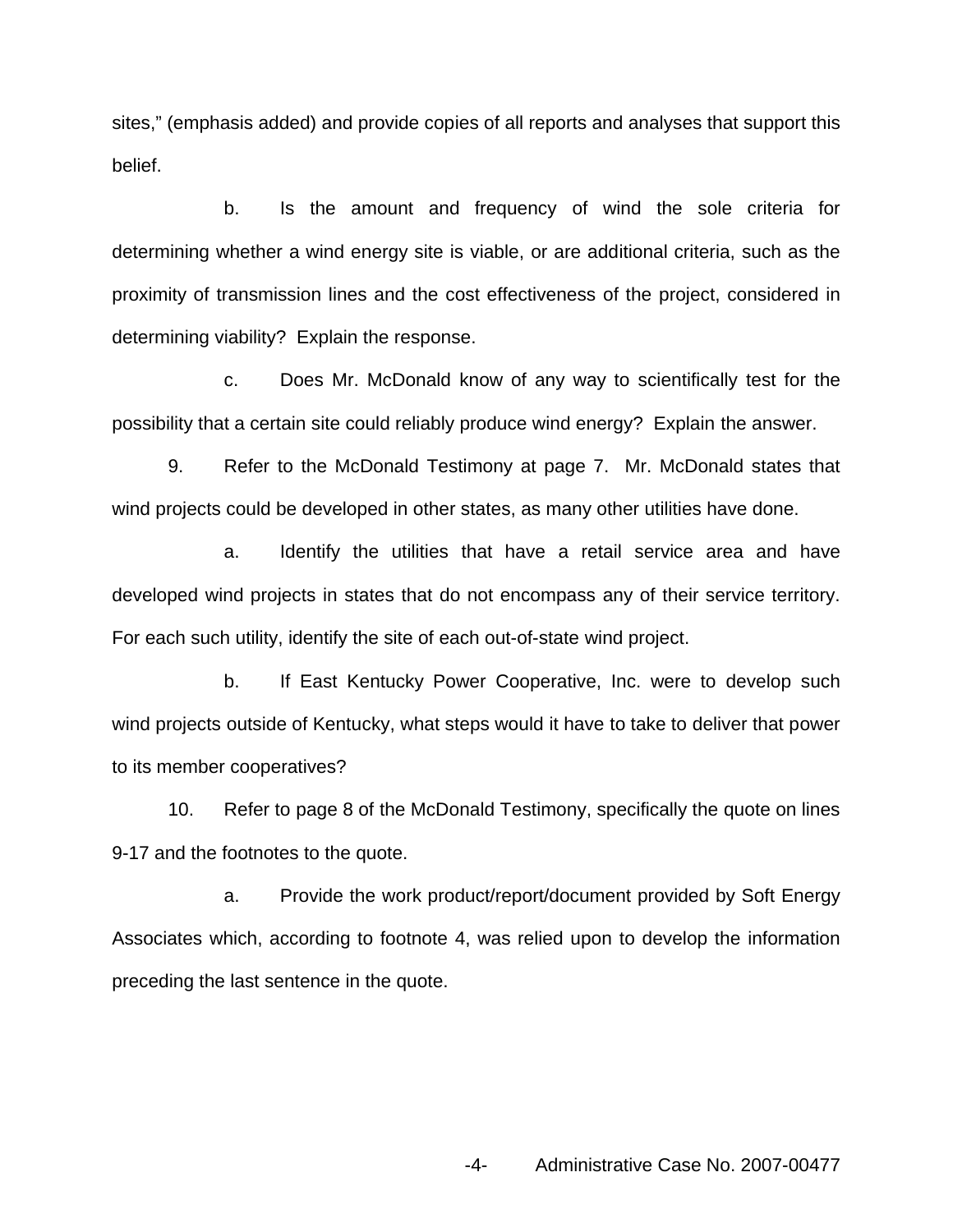b. Refer to footnote 5. Explain why the hydroelectric generating plants of Georgia Power were selected to form the basis for the statement contained in the last sentence in the quote.

11. Refer to the table of page 16 of the McDonald Testimony. Provide a detailed description of the assumptions used to develop the generation costs shown in the table.

12. Refer to page 19 of the McDonald Testimony. Explain whether the cap on total installed capacity or PV system size has been binding on any specific development in Kentucky.

13. Refer to pages 20-21 of the McDonald Testimony regarding solar setasides. Provide detailed descriptions of the specific solar set-aside programs of the 5 states identified in the testimony.

14. Refer to the McDonald Testimony, page 21, lines 9-12. Provide a list which identifies the 19 states that have Public Benefits Funds and indicate for each state: the amount of the charge per customer; the total amount collected annually; the percent of the funds used for renewables and energy efficiency programs; and any other purposes for which the funds can be used.

15. Refer to page 1 of the Direct Testimony of Richard M. Clewett, Jr. ("Clewett Testimony"). Provide Mr. Clewett's background, work experience, etc. for the time between the end of his education in 1970 and the apparent beginning of his work with the Sierra Club in 2006.

16. Refer to pages 4-5 of the Clewett Testimony concerning the provision in KRS 278.285 which permits energy intensive industrial customers to "opt out" of utility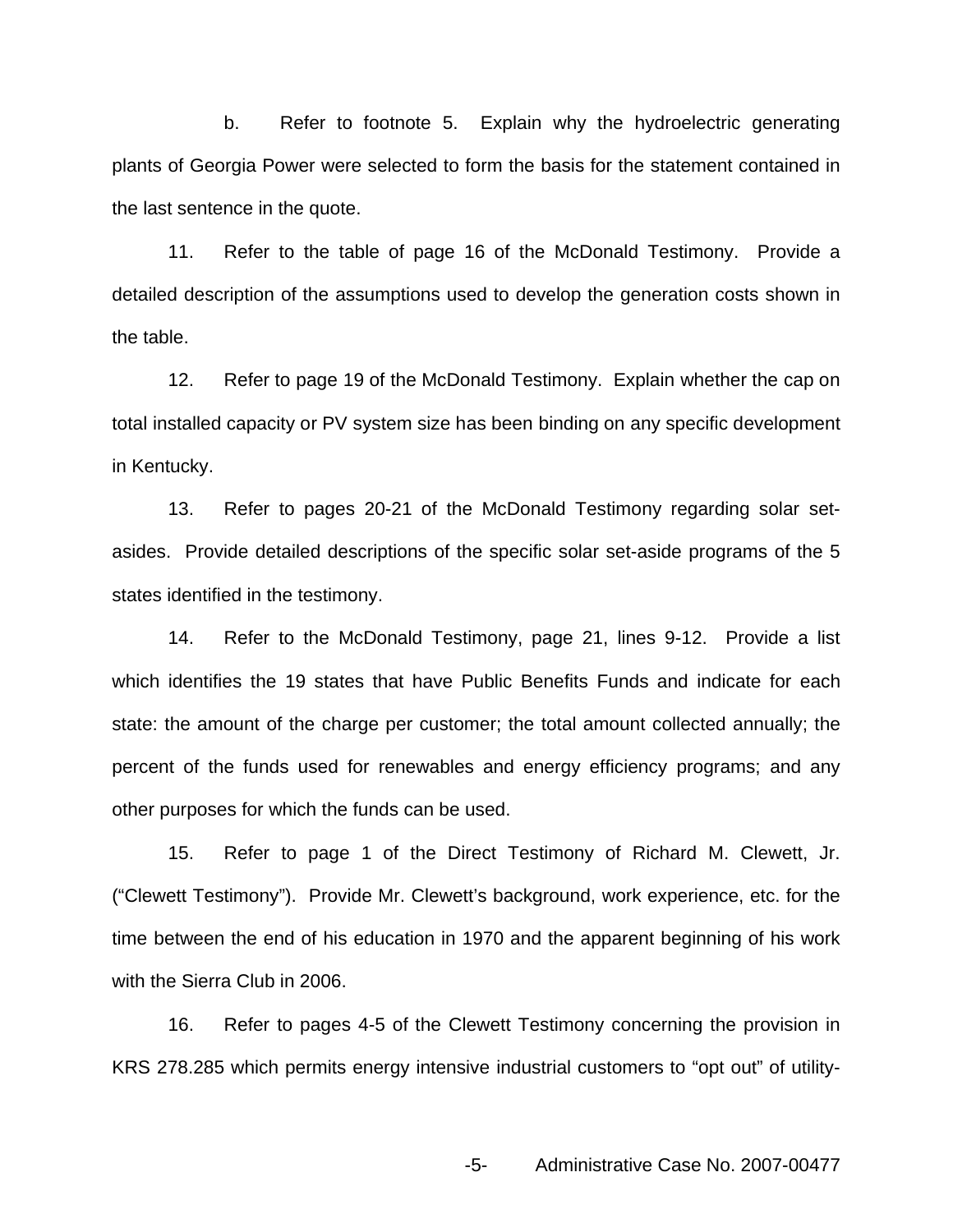sponsored demand-side management programs. The discussion refers to the 2007 report of the Kentucky Pollution Prevention Center, which indicates that a substantial portion of the energy savings that could be realized under the minimally aggressive scenario would come from the industrial sector. The last sentence in this section of the testimony states, "A revision of the stature [sic] may well be required to accomplish this end." Provide the language proposed by the Sierra Club to amend or revise that provision of KRS 278.285.

17. Refer to the discussion of the studies identified on pages 11-12 of the Clewett Testimony.

a. Explain whether the Sierra Club is aware of any studies of infrastructure development that incorporated both positive and negative externalities? If yes, identify and describe the studies.

b. Were positive externalities considered in the studies described on pages 11-12 of the testimony? If yes, identify such externalities.

c. Describe in detail the reasons, if any, why positives externalities should not be considered in such studies.

18. Refer to page 15 of the Clewett Testimony.

a. Provide detailed descriptions of how the institutional practices identified for California, Minnesota and Vermont have been put into practice in recent planning or siting cases for new generation investment.

b. Explain whether the externalities are included for purposes of investment decision-making only or whether they are also included for rate making decisions.